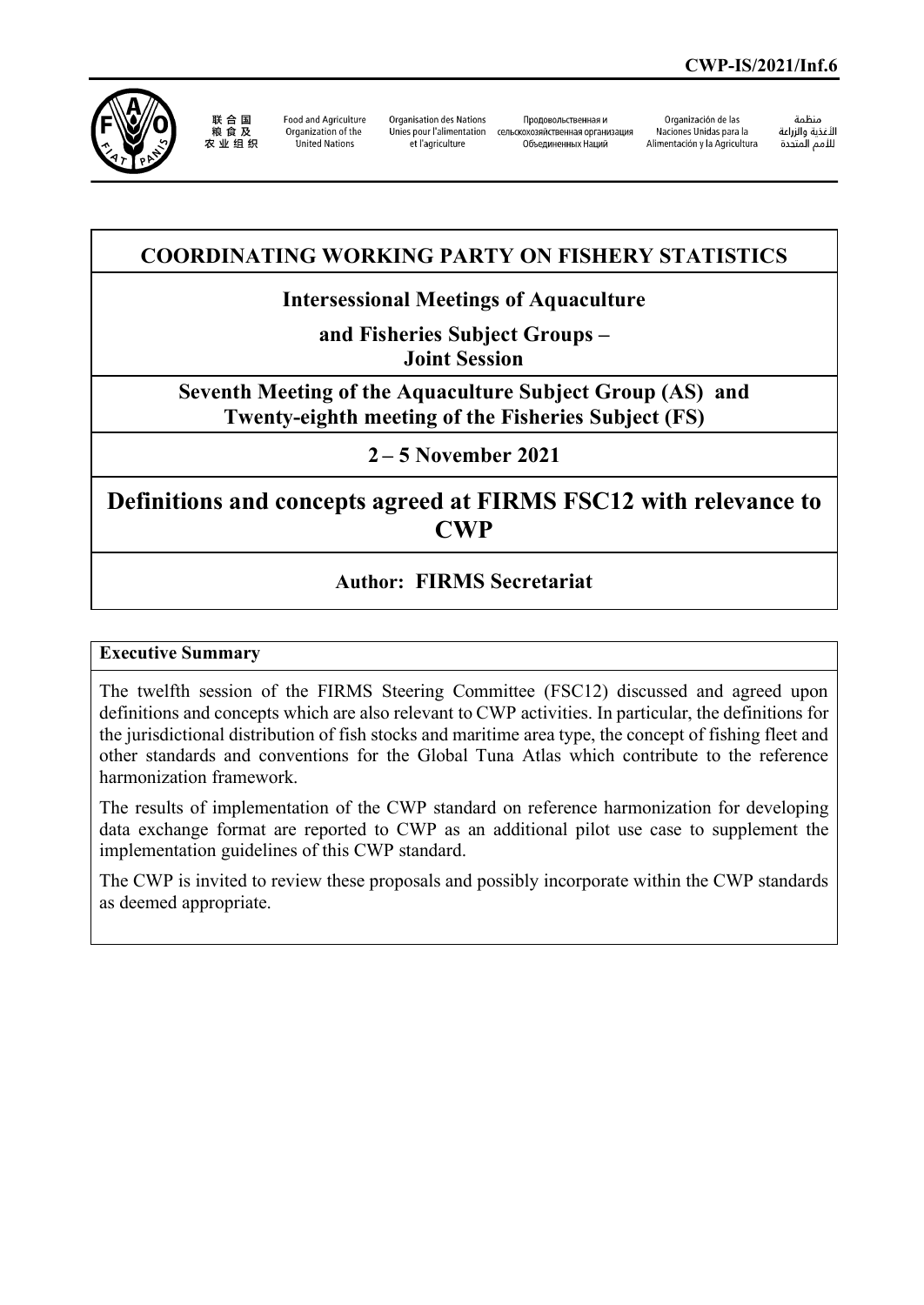## **Background and overview**

## • **FIRMS Definitions on jurisdictional distribution of fish stocks and maritime area type.**

On September 2021, the FIRMS Secretariat launched an online consulation on FIRMS terminology. The objective was to agree among members of the FIRMS Technical Working Group on definitions for jurisdictional distribution of fish stocks and types of maritime areas relevant to the Marine Resource and Fishery information domains. The proposals were further discussed and agreed to at the twelfth session of the FIRMS Steering Committee (FSC12, 18-21 October 2021). Of particular relevance to CWP are the maritime area types and the concept of National Jurisdiction Area. See Annex 1 for the full list of definitions.

## • **Fishing fleet definition for the Global Tuna Atlas**

The FIRMS Steering Committee endorsed the definition of the *fishing fleet* concept proposed by the FIRMS Global Tuna Atlas TWG, which is a requirement for the proper implementation of the harmonization process of tuna-RFMO (t-RFMO) data within the FIRMS Global Tuna Atlas (GTA). The agreed definition of this new concept (loosely based on ISO-3 country codes) is as follows:

**Fishing fleet**: *a group of fishing vessels authorized to operate in a t-RFMO convention area / area of competence, and whose fishing operations and catches of tuna and tuna-like species are responsibility of, and accounted for, by a political entity or sub-entity recognized by the corresponding*  $t$ -RFMO.

*To be noted that the actual occurrences of the "Fishing fleet" concept do not necessarily refer or correspond to a recognized country (e.g.: EUR - European Union, FRAT – French territories), nor to a distinct member / contracting party / cooperating, non-contracting party of a t-RFMO (e.g.: EU,ESP - EU (Spain), TWN – Chinese Taipei / Taiwan province of China – for some t-RFMOs). The proposed list of fishing fleet codes also includes a generic reference that applies to fishing operations and catches from unidentified sources (e.g.: NEI - not elsewhere identified).*

and is complemented by a list of currently accepted entries as per *Annex III* in the Report of the TWG7 on Tuna Atlas (document [FIRMS FSC12/2021/3\)](https://www.fao.org/fileadmin/user_upload/faoweb/FI_Meetings/FIRMS/FSC12/3e.pdf) presented at the  $12<sup>th</sup>$  session of the FIRMS Steering Committee in October 2021.

## • **Contribution of the Global Tuna Atlas to the CWP reference harmonization framework.**

Furthermore, the FIRMS Steering Committee endorsed the proposal of adopting the data format used by the Global Tuna Atlas workflow as the *ad-interim* format for harmonized data exchange between the t-RFMOs and the FIRMS GTA, recognizing that this format (which references the previously introduced *fishing fleet* concept) might be of interest to the work of the CWP ad-hoc task group on reference harmonization , and potentially be superseded by future CWP-endorsed standards with comparable purposes.

Development of data exchange structure was based on the alignement with the data structures of CWP standard on reference harmonization that was endorsed by CWP  $26<sup>th</sup>$  session in 2019 [\(Appendix 5 –](http://www.fao.org/3/ca6684en/ca6684en.pdf)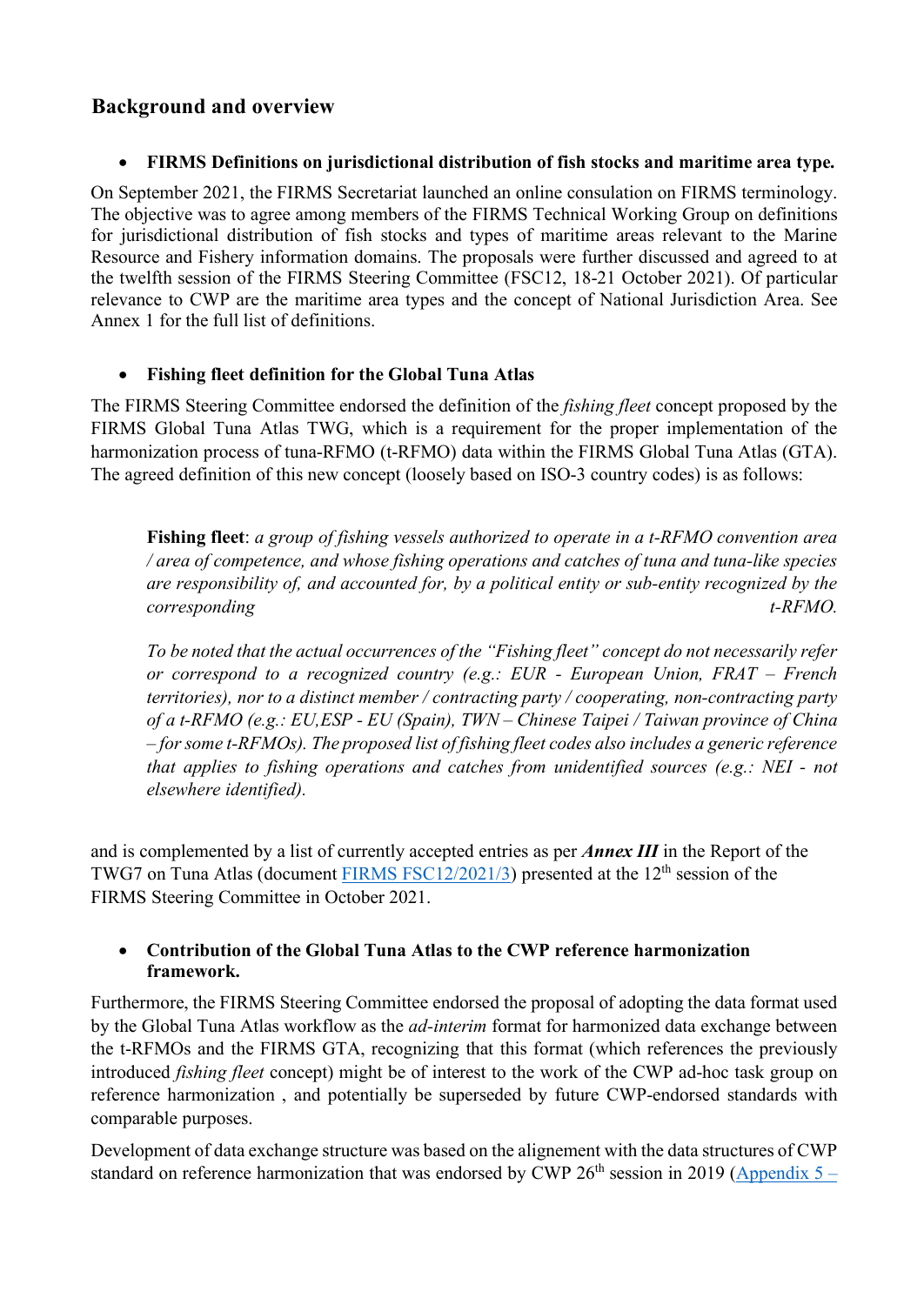$\frac{\text{Annex1}}{\text{Out}}$  $\frac{\text{Annex1}}{\text{Out}}$  $\frac{\text{Annex1}}{\text{Out}}$  of the CWP 26<sup>th</sup> session report). The results of hands-on implementation are reported to CWP in order to improve the implementaiton guidelines of the CWP standard on reference harmonization.

The proposed data exchange format consists of a data structure definition (see **Table 1**), a series of pre-agreed concepts (including the *fishing fleet* concept) and a container format for digital data exchange (CSV-based).

| Column                | <b>Type</b> | <b>Definition</b>                           | <b>Target values</b>                                                                                                                                                                    |
|-----------------------|-------------|---------------------------------------------|-----------------------------------------------------------------------------------------------------------------------------------------------------------------------------------------|
| fishingfleet          | string      | Code of the fishing fleet                   | ISO3 code (uppercase), extended with ad hoc codes decided within the<br>Tuna atlas working group.                                                                                       |
| gear                  | string      | Code of the fishing gear                    | <b>ISSCFG</b> code                                                                                                                                                                      |
| time_start            | string      | ISO 8601 format (YYYY-<br>MM-DD)            | Value should be lower than time_end                                                                                                                                                     |
| time_end              | string      | ISO 8601 format (YYYY-<br>MM-DD)            | Value should be greater than time start                                                                                                                                                 |
| geographic_identifier | string      | Code identifying the<br>georeferencing unit | For gridded catches, use the CWP grid code                                                                                                                                              |
| schooltype            | string      | Code of the school type                     | Values used in the Tuna atlas school type codelist.                                                                                                                                     |
| species               | string      | Code of the species                         | <b>ASFIS codes</b>                                                                                                                                                                      |
| catchtype             | string      |                                             | For catches, this can be used to store the type of catch values used in the<br>Tuna atlas catchtype codelist.<br>NA if not applicable                                                   |
| measurement_value     | number      | Measured value                              |                                                                                                                                                                                         |
| measurement unit      | string      | Code of the unit                            | Values authorized are:<br>• for catches: "t" (Metric tons), "no" (Number of fishes) - until a full<br>unit harmonization is operated<br>• for effort: use of Tuna atlas effort codelist |
| measurement_obs       | string      | Value observations                          | Best practice in statistical series handling, required in case notes must be<br>set for specific series values (e.g., estimation / assumption made)                                     |

**Table 1**: the FIRMS-endorsed Data Structure Definition (DSD) for data exchange purposes within the Global Tuna Atlas.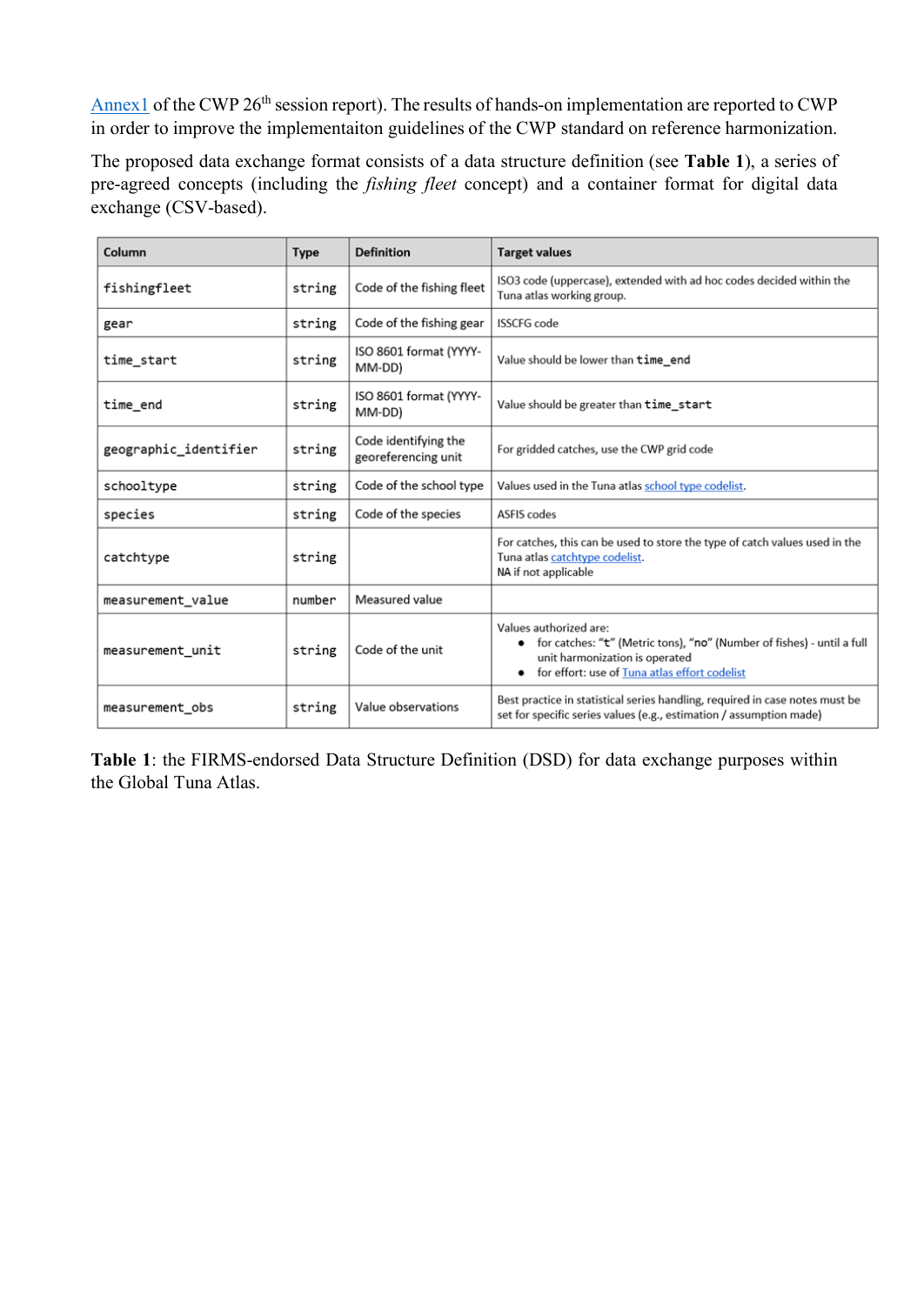## **ANNEX 1**

Jurisdiction Distribution and Marine area types terms and definitions adopted for FIRMS reporting.



*Jurisdiction Distribution map. Source: FIRMS FSC12 elaboration based on the FAO, 2020. eLearning course on SDG14.4.1. e-learning Academy.*

## **Jurisdiction Distribution terms and definitions**

## **Jurisdictional Distribution of fish stocks**

Adopted definition for FIRMS reporting

"Jurisdictional qualifier" (e.g. "national", "shared", "highly migratory", "high seas") of the marine resource or fish stock that describes to which extent and where its spatial distribution overlaps one or more maritime jurisdiction."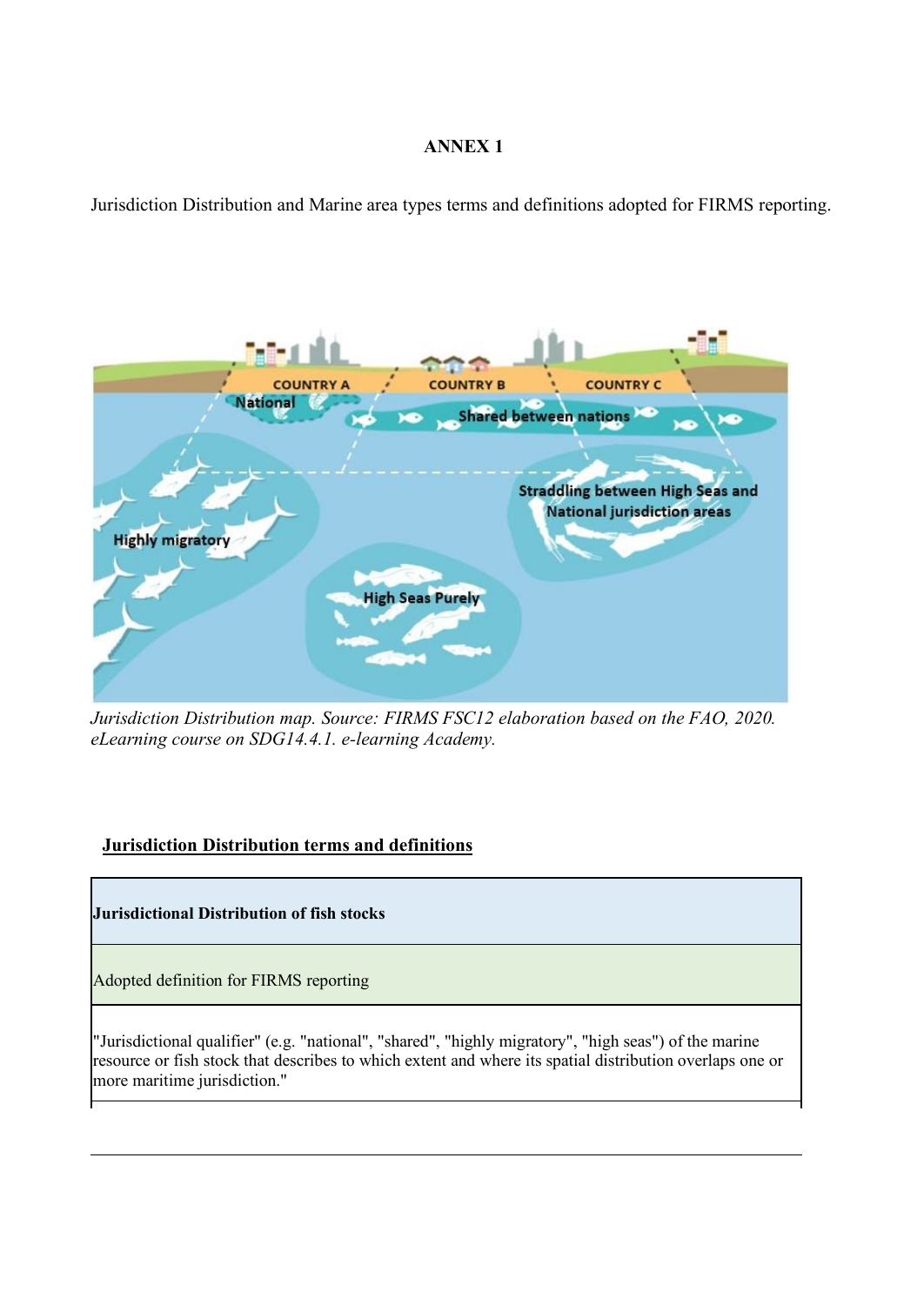**National**

Adopted definition for FIRMS reporting

"Marine resource whose distribution is exclusively within National jurisdiction\* areas."

**Shared between nations**

Adopted definition for FIRMS reporting

"Marine resource whose distribution overlaps the National jurisdiction\* areas of two or more adjacent nations."

**Highly migratory**

Adopted definition for FIRMS reporting

"Marine Resource capable of migrating relatively long distances, which is likely to occur both within National jurisdiction\* areas and High Seas. These are technically straddling stocks but given their peculiar characteristics they are often managed by specific management bodies, and are here kept as a .<br>separate category."

**High Seas purely**

Adopted definition for FIRMS reporting

'Marine resource purely in Areas Beyond National Jurisdiction"

**Straddling between High Seas and National jurisdiction areas**

Adopted definition for FIRMS reporting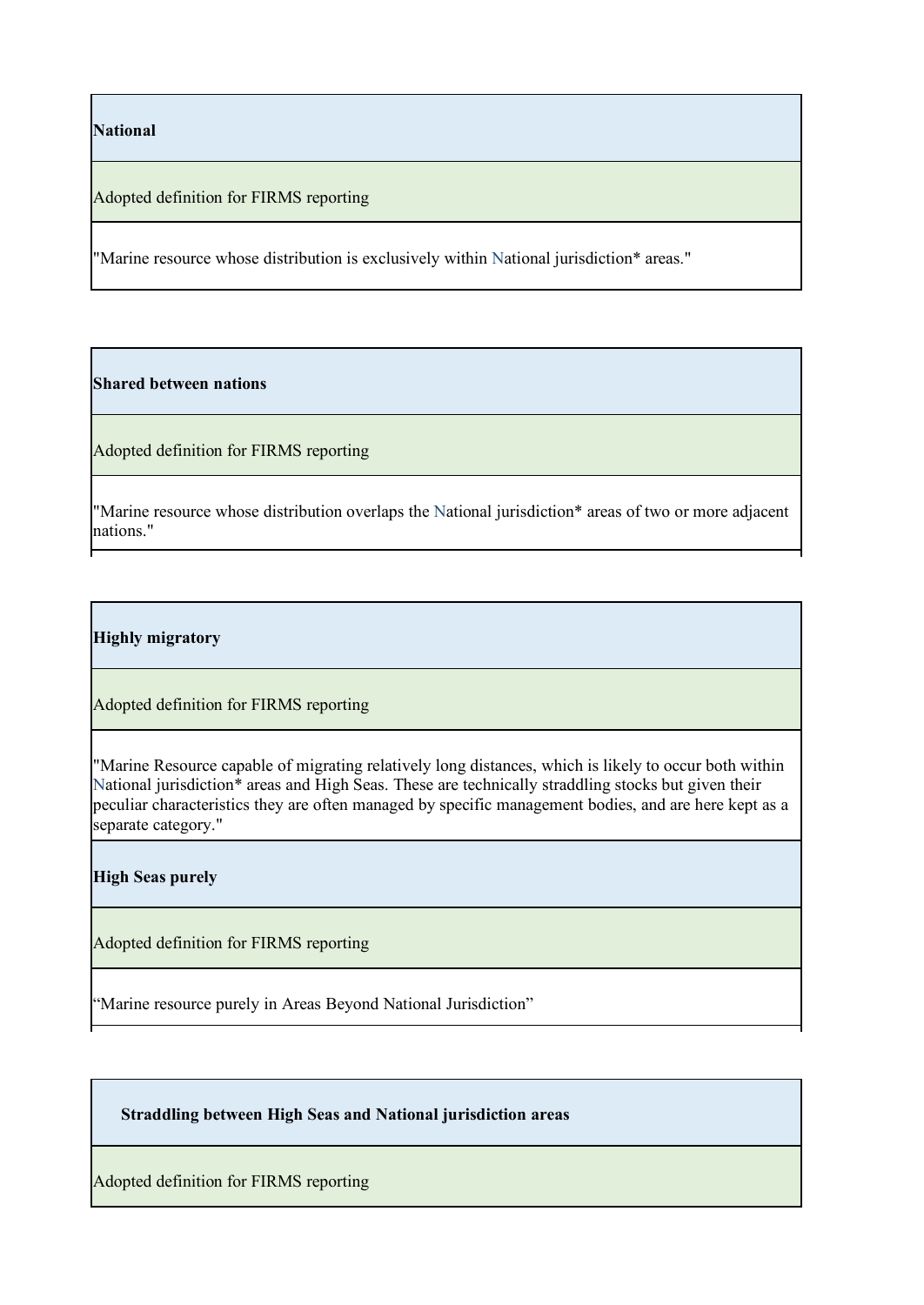"Marine Resource whose distribution overlaps National jurisdiction\* areas and Areas Beyond National Jurisdiction".

\*Under UNCLOS with regards to the sea, National jurisdiction includes internal waters, the territorial sea, archipelagic waters of an archipelagic State, the continental shelf, the 200 nautical mile Exclusive Economic Zone (EEZ).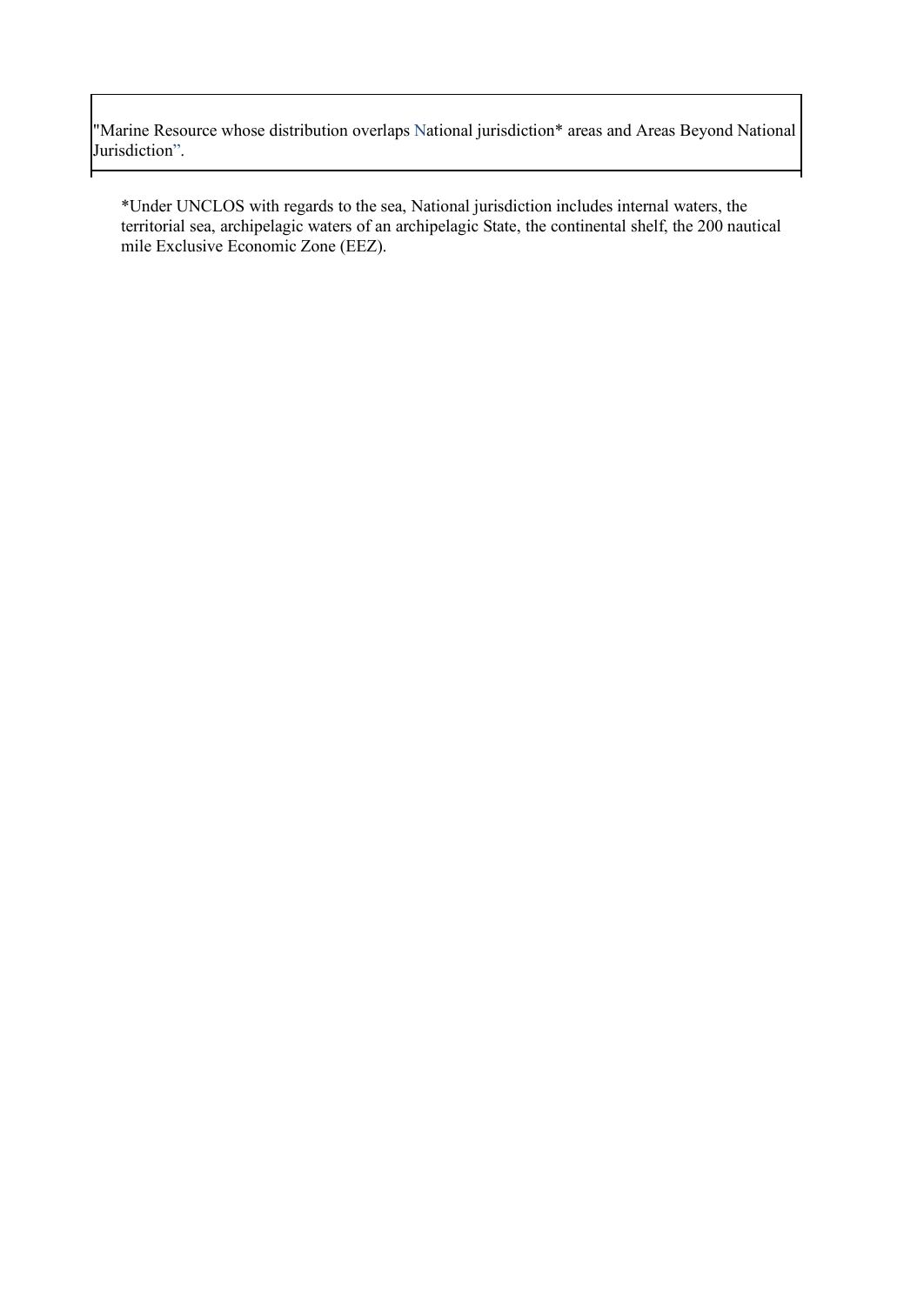## **Maritime area types terms and definitions**

### **Maritime area type**

### Adopted definition for FIRMS reporting

"Typology of maritime areas according to the type of rights and jurisdiction exerted by States in or over these areas"

**High Seas**

### Adopted definition for FIRMS reporting

"All parts of the sea that are not included within the exclusive economic zone, in the territorial sea or in the internal waters of a State, or in the archipelagic waters of an archipelagic State" (UNCLOS)

#### **National waters**

### Adopted definition for FIRMS reporting

"The waters under the sovereignty or National jurisdiction\* of a coastal State (internal waters, territorial sea, archipelagic waters, continental shelf, exclusive economic zone)\*\*"

\**Under UNCLOS with regards to the sea, National jurisdiction includes internal waters, the territorial sea, archipelagic waters of an archipelagic State, the continental shelf, the 200 nautical mile Exclusive Economic Zone (EEZ)*

*\*\*According to UNCLOS definitions*